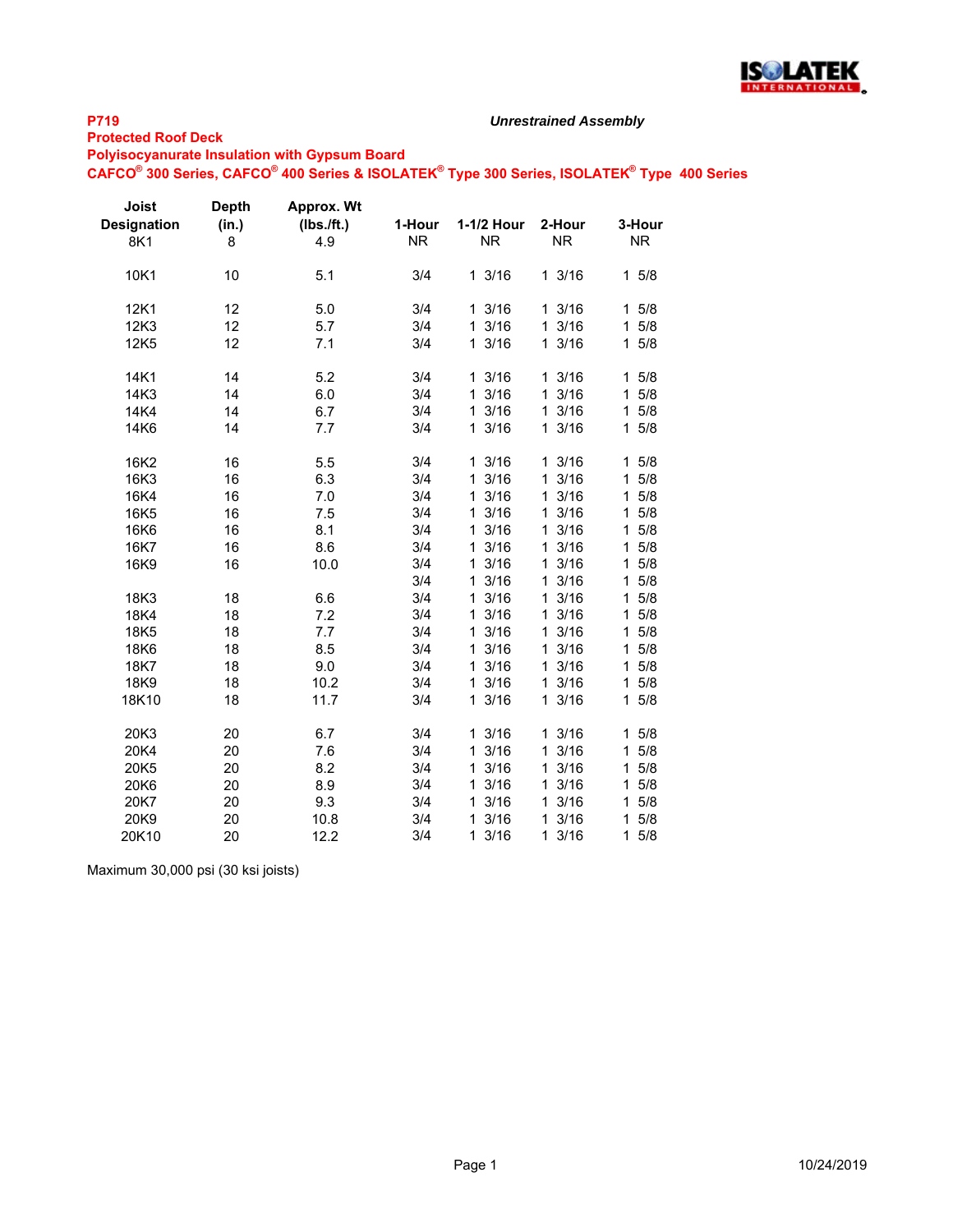

#### **Protected Roof Deck**

**Polyisocyanurate Insulation with Gypsum Board**

**CAFCO® 300 Series, CAFCO® 400 Series & ISOLATEK® Type 300 Series, ISOLATEK® Type 400 Series**

*Unrestrained Assembly*

| Joist              | <b>Depth</b> | Approx. Wt |        |                      |                      |                    |
|--------------------|--------------|------------|--------|----------------------|----------------------|--------------------|
| <b>Designation</b> | (in.)        | (Ibs./ft.) | 1-Hour | 1-1/2 Hour           | 2-Hour               | 3-Hour             |
| 22K4               | 22           | 8.0        | 3/4    | 13/16                | 13/16                | $1 \t5/8$          |
| 22K5               | 22           | 8.8        | 3/4    | 13/16                | 3/16<br>1            | 5/8<br>1           |
| 22K6               | 22           | 9.2        | 3/4    | 13/16                | 13/16                | 5/8<br>1           |
| 22K7               | 22           | 9.7        | 3/4    | 13/16                | 3/16<br>1.           | $5/8$<br>1         |
| 22K9               | 22           | 11.9       | 3/4    | 3/16<br>1.           | $\mathbf{1}$<br>3/16 | 5/8<br>1           |
| 22K10              | 22           | 12.6       | 3/4    | 13/16                | 13/16                | 5/8<br>1           |
| 22K11              | 22           | 13.8       | 3/4    | 13/16                | 3/16<br>1.           | 5/8<br>1           |
| 24K4               | 24           | 8.4        | 3/4    | 13/16                | 13/16                | 5/8<br>$\mathbf 1$ |
| 24K5               | 24           | 9.3        | 3/4    | 13/16                | 13/16                | 5/8<br>1.          |
| 24K6               | 24           | 9.7        | 3/4    | 13/16                | $1 \frac{3}{16}$     | 5/8<br>1           |
| 24K7               | 24           | 10.1       | 3/4    | 3/16<br>1            | 3/16<br>$\mathbf{1}$ | 5/8<br>1           |
| 24K8               | 24           | 11.5       | 3/4    | 13/16                | 13/16                | 5/8<br>1           |
| 24K9               | 24           | 12.0       | 3/4    | 13/16                | 3/16<br>$\mathbf{1}$ | $5/8$<br>1         |
| 24K10              | 24           | 13.1       | 3/4    | 13/16                | 3/16<br>$\mathbf 1$  | 1<br>5/8           |
| 24K12              | 24           | 16.0       | 3/4    | 13/16                | $1 \frac{3}{16}$     | 5/8<br>1           |
| 26K5               | 26           | 9.8        | 3/4    | 3/16<br>1            | 3/16<br>1.           | 5/8<br>1           |
| 26K6               | 26           | 10.6       | 3/4    | 13/16                | $\mathbf{1}$<br>3/16 | 1<br>5/8           |
| 26K7               | 26           | 10.9       | 3/4    | 13/16                | 3/16<br>1.           | 1<br>5/8           |
| 26K8               | 26           | 12.1       | 3/4    | 13/16                | 13/16                | 5/8<br>1           |
| 26K9               | 26           | 12.2       | 3/4    | 13/16                | 3/16<br>1.           | 1<br>5/8           |
| 26K10              | 26           | 13.8       | 3/4    | 13/16                | 13/16                | 5/8<br>1           |
| 26K12              | 26           | 16.6       | 3/4    | 13/16                | 3/16<br>1.           | $5/8$<br>1.        |
| 28K6               | 28           | 11.4       | 3/4    | 13/16                | 13/16                | 5/8<br>1.          |
| 28K7               | 28           | 11.8       | 3/4    | 13/16                | 3/16<br>$\mathbf{1}$ | 5/8<br>1           |
| 28K8               | 28           | 12.7       | 3/4    | 3/16<br>$\mathbf{1}$ | 3/16<br>$\mathbf{1}$ | 5/8<br>1           |
| 28K9               | 28           | 13.0       | 3/4    | 13/16                | 3/16<br>$\mathbf{1}$ | 5/8<br>1           |
| 28K10              | 28           | 14.3       | 3/4    | 13/16                | 3/16<br>1.           | 1<br>5/8           |
| 28K12              | 28           | 17.1       | 3/4    | 13/16                | 13/16                | 5/8<br>1           |
| 30K7               | 30           | 12.3       | 3/4    | 13/16                | 13/16                | $1 \t5/8$          |
| 30K8               | 30           | 13.2       | 3/4    | 13/16                | 3/16<br>1.           | $5/8$<br>1         |
| 30K9               | 30           | 13.4       | 3/4    | 3/16<br>$\mathbf{1}$ | 3/16<br>$\mathbf{1}$ | 5/8<br>1           |
| 30K10              | 30           | 15.0       | 3/4    | 13/16                | 13/16                | $1 \t5/8$          |
| 30K11              | 30           | 16.4       | 3/4    | 13/16                | 13/16                | 5/8<br>1           |
| 30K12              | 30           | 17.6       | 3/4    | 3/16<br>$\mathbf{1}$ | 3/16<br>1            | 5/8<br>1           |
| 18LH02             | 18           | 10         | 3/4    | 13/16                | 13/16                | 1<br>5/8           |
| 18LH03             | 18           | 11         | 3/4    | 13/16                | 3/16<br>1.           | 5/8<br>1           |
| 18LH04             | 18           | 12         | 3/4    | 13/16                | 13/16                | 5/8<br>1.          |
|                    |              |            |        |                      |                      |                    |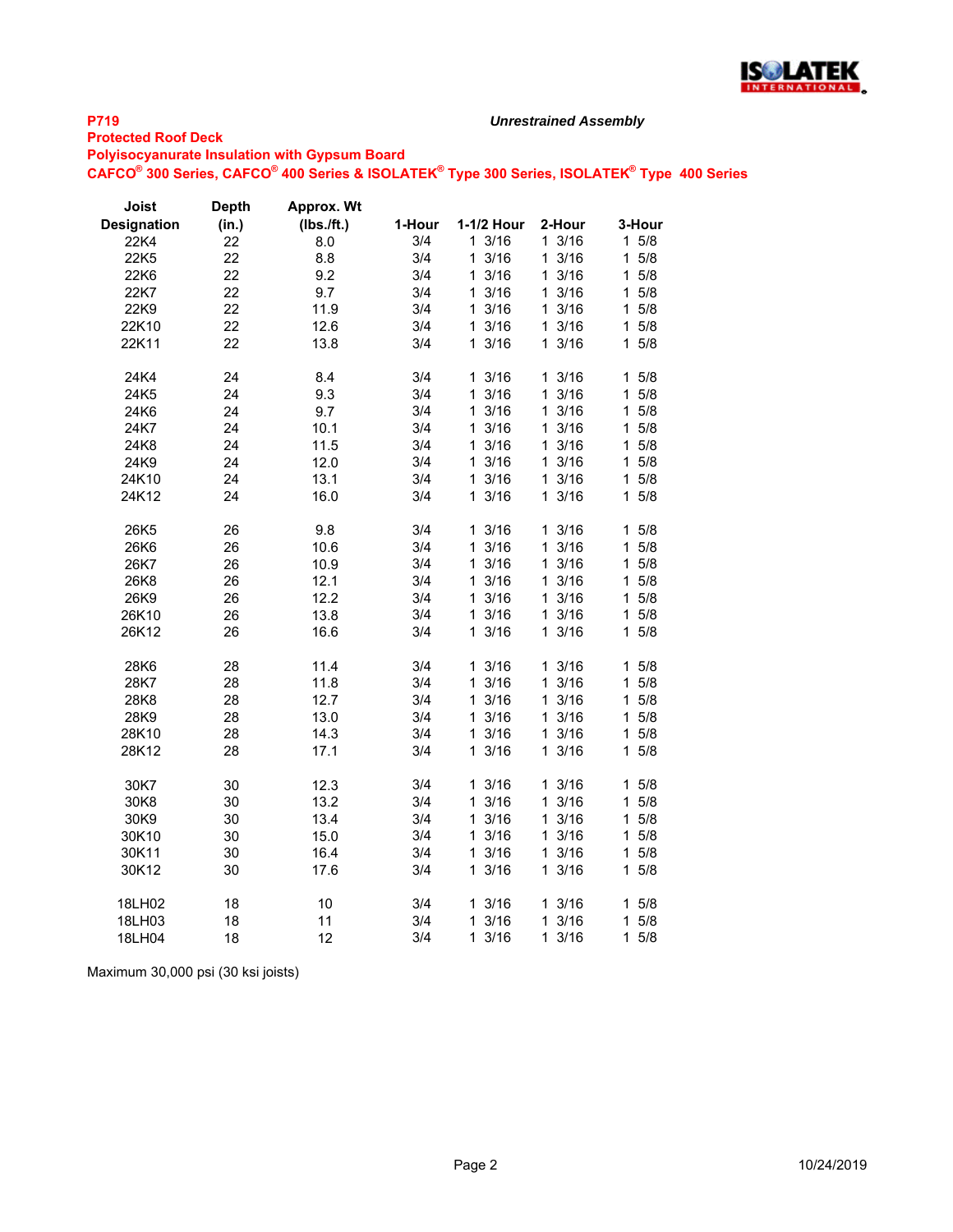

#### **Protected Roof Deck**

**Polyisocyanurate Insulation with Gypsum Board**

**CAFCO® 300 Series, CAFCO® 400 Series & ISOLATEK® Type 300 Series, ISOLATEK® Type 400 Series**

*Unrestrained Assembly*

| Joist              | <b>Depth</b> | Approx. Wt |        |            |                      |                    |
|--------------------|--------------|------------|--------|------------|----------------------|--------------------|
| <b>Designation</b> | (in.)        | (Ibs./ft.) | 1-Hour | 1-1/2 Hour | 2-Hour               | 3-Hour             |
| 18LH05             | 18           | 15         | 3/4    | 13/16      | 13/16                | $5/8$<br>1.        |
| 18LH06             | 18           | 15         | 3/4    | 3/16<br>1  | 13/16                | 1<br>5/8           |
| 18LH07             | 18           | 17         | 3/4    | 3/16<br>1  | 13/16                | 5/8<br>1           |
| 18LH08             | 18           | 19         | 3/4    | 13/16      | 13/16                | 5/8<br>1.          |
| 18LH09             | 18           | 21         | 3/4    | 13/16      | 13/16                | 5/8<br>1.          |
| 20LH02             | 20           | 10         | 3/4    | 13/16      | 13/16                | 5/8<br>1           |
| 20LH03             | 20           | 11         | 3/4    | 3/16<br>1  | 3/16<br>$\mathbf 1$  | 5/8<br>1           |
| 20LH04             | 20           | 12         | 3/4    | 3/16<br>1  | 3/16<br>$\mathbf{1}$ | 5/8<br>1           |
| 20LH05             | 20           | 14         | 3/4    | 13/16      | 13/16                | $\mathbf 1$<br>5/8 |
| 20LH06             | 20           | 15         | 3/4    | 3/16<br>1  | 3/16<br>1.           | 5/8<br>1           |
| 20LH07             | 20           | 17         | 3/4    | 3/16<br>1  | $\mathbf{1}$<br>3/16 | 1<br>5/8           |
| 20LH08             | 20           | 19         | 3/4    | 3/16<br>1  | 3/16<br>$\mathbf 1$  | 5/8<br>1           |
| 20LH09             | 20           | 21         | 3/4    | 3/16<br>1  | $1 \frac{3}{16}$     | 1<br>5/8           |
| 20LH10             | 20           | 23         | 3/4    | 3/16<br>1  | 3/16<br>1.           | 5/8<br>1           |
|                    |              |            | 3/4    | 3/16<br>1  | 3/16<br>$\mathbf 1$  | 1<br>5/8           |
| 24LH03             | 24           | 11         | 3/4    | 13/16      | 13/16                | 5/8<br>1           |
| 24LH04             | 24           | 12         | 3/4    | 3/16<br>1  | 3/16<br>1.           | 5/8<br>1           |
| 24LH05             | 24           | 13         | 3/4    | 3/16<br>1  | 3/16<br>1            | 5/8<br>1           |
| 24LH06             | 24           | 16         | 3/4    | 3/16<br>1  | 3/16<br>1.           | 5/8<br>1           |
| 24LH07             | 24           | 17         | 3/4    | 3/16<br>1  | 13/16                | 5/8<br>1           |
| 24LH08             | 24           | 18         | 3/4    | 3/16<br>1  | 3/16<br>$\mathbf 1$  | 1<br>5/8           |
| 24LH09             | 24           | 21         | 3/4    | 3/16<br>1  | 3/16<br>$\mathbf{1}$ | 5/8<br>1           |
| 24LH10             | 24           | 23         | 3/4    | 13/16      | 13/16                | 1<br>5/8           |
| 24LH11             | 24           | 25         | 3/4    | 13/16      | 3/16<br>1            | 5/8<br>1           |
| 28LH05             | 28           | 13         | 3/4    | 13/16      | 13/16                | 5/8<br>1           |
| 28LH06             | 28           | 16         | 3/4    | 3/16<br>1  | 3/16<br>$\mathbf 1$  | 5/8<br>1           |
| 28LH07             | 28           | 17         | 3/4    | 1<br>3/16  | 3/16<br>$\mathbf{1}$ | 1<br>5/8           |
| 28LH08             | 28           | 18         | 3/4    | 3/16<br>1  | 3/16<br>1            | 5/8<br>1           |
| 28LH09             | 28           | 21         | 3/4    | 13/16      | 13/16                | 5/8<br>1           |
| 28LH10             | 28           | 23         | 3/4    | 3/16<br>1  | 13/16                | 5/8<br>1           |
| 28LH11             | 28           | 25         | 3/4    | 3/16<br>1  | 3/16<br>1.           | 5/8<br>1           |
| 28LH12             | 28           | 27         | 3/4    | 13/16      | 13/16                | 5/8<br>1           |
| 28LH13             | 28           | 30         | 3/4    | 3/16<br>1  | 3/16<br>1.           | 1<br>5/8           |
| 32LH06             | 32           | 14         | 3/4    | 13/16      | 13/16                | 5/8<br>$\mathbf 1$ |
| 32LH07             | 32           | 16         | 3/4    | 3/16<br>1  | $1 \frac{3}{16}$     | 5/8<br>1           |
| 32LH08             | 32           | 17         | 3/4    | 3/16<br>1  | 3/16<br>1.           | 5/8<br>1           |
| 32LH09             | 32           | 21         | 3/4    | 3/16<br>1  | $\mathbf{1}$<br>3/16 | 5/8<br>1           |
| 32LH10             | 32           | 21         | 3/4    | 3/16<br>1  | 13/16                | 1<br>5/8           |
| 32LH11             | 32           | 24         | 3/4    | 3/16<br>1  | 3/16<br>1            | 5/8<br>1           |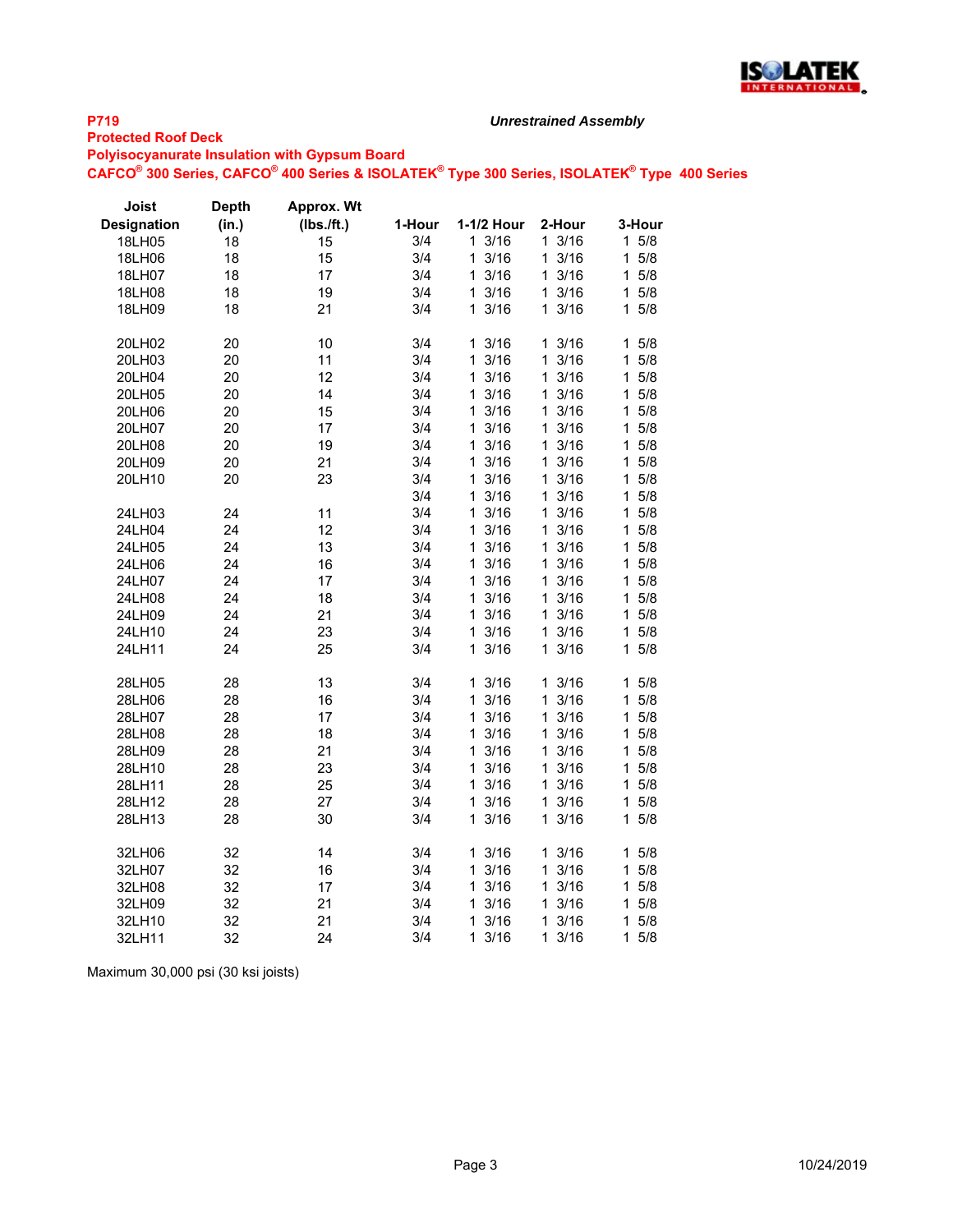

### **Protected Roof Deck**

**Polyisocyanurate Insulation with Gypsum Board**

**CAFCO® 300 Series, CAFCO® 400 Series & ISOLATEK® Type 300 Series, ISOLATEK® Type 400 Series**

*Unrestrained Assembly*

| Joist              | <b>Depth</b> | Approx. Wt   |        |                      |                      |                     |
|--------------------|--------------|--------------|--------|----------------------|----------------------|---------------------|
| <b>Designation</b> | (in.)        | $(Ibs.$ ft.) | 1-Hour | 1-1/2 Hour           | 2-Hour               | 3-Hour              |
| 32LH12             | 32           | 27           | 3/4    | 13/16                | 13/16                | $1 \t5/8$           |
| 32LH13             | 32           | 30           | 3/4    | 1<br>3/16            | 13/16                | 15/8                |
| 32LH14             | 32           | 33           | 3/4    | $\mathbf{1}$<br>3/16 | 13/16                | 5/8<br>1.           |
| 32LH15             | 32           | 35           | 3/4    | 13/16                | 13/16                | $1 \t5/8$           |
|                    |              |              |        |                      |                      |                     |
| 36LH07             | 36           | 16           | 3/4    | $1 \frac{3}{16}$     | $1 \frac{3}{16}$     | 15/8                |
| 36LH08             | 36           | 18           | 3/4    | 3/16<br>1            | 13/16                | 5/8<br>1            |
| 36LH09             | 36           | 21           | 3/4    | 3/16<br>1            | 13/16                | 5/8<br>1.           |
| 36LH10             | 36           | 21           | 3/4    | 1<br>3/16            | $1 \frac{3}{16}$     | 15/8                |
| 36LH11             | 36           | 23           | 3/4    | 3/16<br>1            | 13/16                | 5/8<br>1.           |
| 36LH12             | 36           | 25           | 3/4    | $\mathbf{1}$<br>3/16 | 13/16                | $1 \t5/8$           |
| 36LH13             | 36           | 30           | 3/4    | 3/16<br>1            | 13/16                | 5/8<br>1            |
|                    |              |              |        | 13/16                | 13/16                | 5/8                 |
| 36LH14             | 36           | 36           | 3/4    |                      |                      | $\mathbf{1}$        |
| 36LH15             | 36           | 36           | 3/4    | 3/16<br>1            | 13/16                | 5/8<br>1.           |
| 40LH08             | 40           | 16           | 3/4    | 3/16<br>1            | $1 \frac{3}{16}$     | 1.<br>5/8           |
| 40LH09             | 40           | 21           | 3/4    | 1<br>3/16            | 13/16                | 5/8<br>$\mathbf 1$  |
| 40LH10             | 40           | 21           | 3/4    | 1<br>3/16            | $1 \frac{3}{16}$     | $1 \t5/8$           |
| 40LH11             | 40           | 22           | 3/4    | 3/16<br>1            | 13/16                | 5/8<br>1            |
| 40LH12             | 40           | 25           | 3/4    | 3/16<br>1            | 13/16                | 5/8<br>1            |
| 40LH13             | 40           | 30           | 3/4    | 3/16<br>1            | 13/16                | 5/8<br>1            |
| 40LH14             | 40           | 35           | 3/4    | 3/16<br>1            | 13/16                | 1<br>5/8            |
| 40LH15             | 40           | 36           | 3/4    | 3/16<br>1            | 13/16                | 5/8<br>$\mathbf 1$  |
| 40LH16             | 40           | 42           | 3/4    | 3/16<br>1            | 13/16                | 5/8<br>1.           |
|                    |              |              |        |                      |                      |                     |
| 44LH09             | 44           | 19           | 3/4    | 3/16<br>1            | 3/16<br>1            | 5/8<br>1            |
| 44LH10             | 44           | 21           | 3/4    | 3/16<br>1            | 13/16                | 5/8<br>1.           |
| 44LH11             | 44           | 22           | 3/4    | 3/16<br>1            | 13/16                | 5/8<br>1            |
| 44LH12             | 44           | 25           | 3/4    | 3/16<br>$\mathbf{1}$ | 13/16                | 5/8<br>1.           |
| 44LH13             | 44           | 30           | 3/4    | 3/16<br>1            | 13/16                | 5/8<br>1            |
| 44LH14             | 44           | 31           | 3/4    | 3/16<br>1            | 13/16                | 5/8<br>1.           |
| 44LH15             | 44           | 36           | 3/4    | 1<br>3/16            | 13/16                | 5/8<br>1.           |
| 44LH16             | 44           | 42           | 3/4    | 3/16<br>1            | $1 \frac{3}{16}$     | 5/8<br>1.           |
| 44LH17             | 44           | 47           | 3/4    | 13/16                | 13/16                | $1 \t5/8$           |
|                    |              |              |        |                      |                      |                     |
| 48LH10             | 48           | 21           | 3/4    | 13/16                | 13/16                | 15/8                |
| 48LH11             | 48           | 22           | 3/4    | 3/16<br>1            | 13/16                | 1<br>5/8            |
| 48LH12             | 48           | 25           | 3/4    | 1<br>3/16            | 13/16                | 1<br>5/8            |
| 48LH13             | 48           | 29           | 3/4    | 3/16<br>1            | $1 \frac{3}{16}$     | 1.<br>5/8           |
| 48LH14             | 48           | 32           | 3/4    | 1<br>3/16            | 13/16                | 5/8<br>$\mathbf 1$  |
| 48LH15             | 48           | 36           | 3/4    | 3/16<br>1            | 13/16                | 15/8                |
| 48LH16             | 48           | 42           | 3/4    | 3/16<br>1            | $1 \frac{3}{16}$     | 5/8<br>1            |
| 48LH17             | 48           | 47           | 3/4    | 13/16                | 13/16                | $1 \t5/8$           |
|                    |              |              |        |                      |                      |                     |
| 52DLH10            | 52           | 25           | 3/4    | 13/16                | 13/16                | 1<br>5/8            |
| 52DLH11            | 52           | 26           | 3/4    | 3/16<br>1            | 3/16<br>$\mathbf{1}$ | $\mathbf{1}$<br>5/8 |